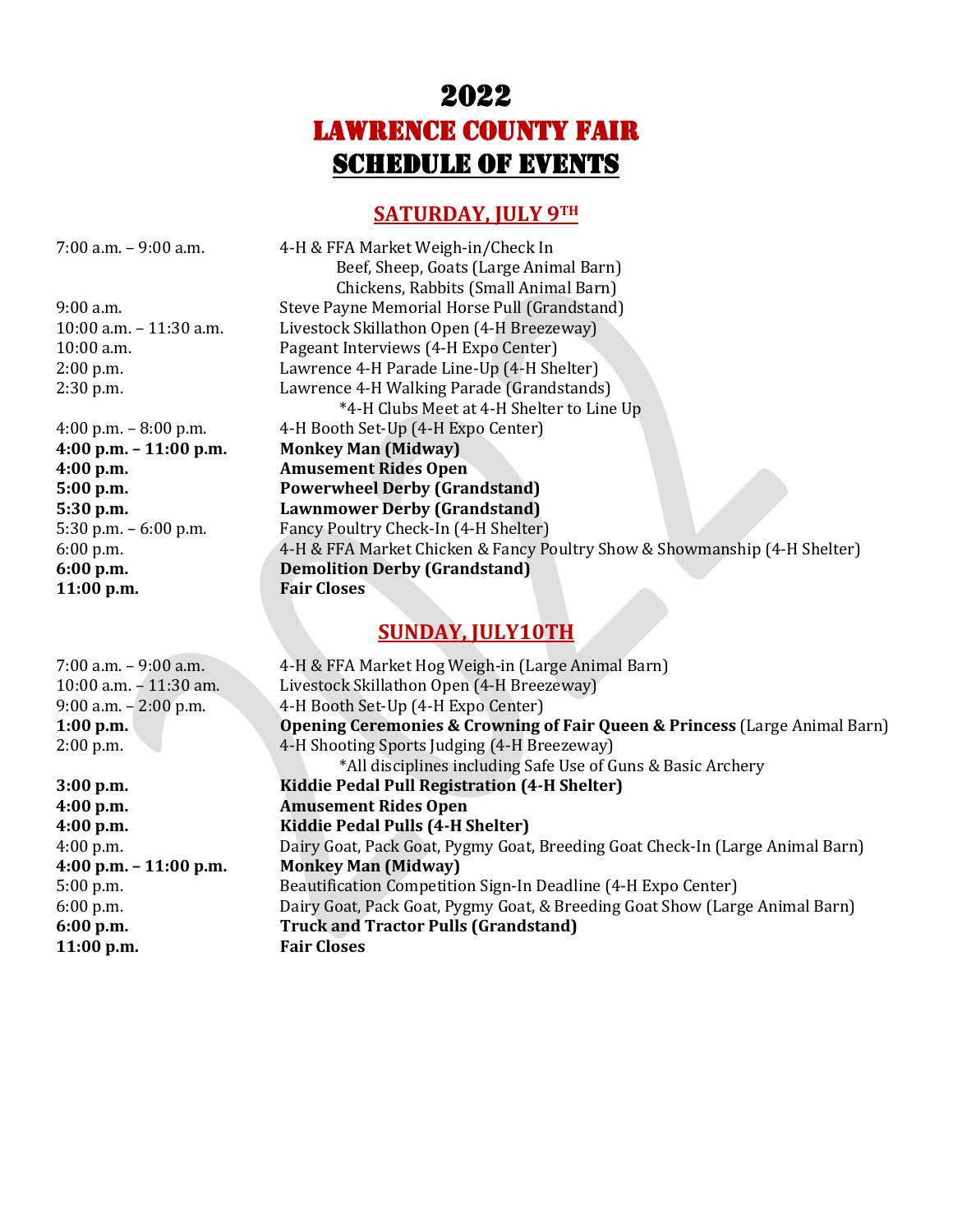## **MONDAY, JULY 11TH**

| 8:00 a.m.                | 4-H & FFA Market Rabbit Show (Small Animal Barn)             |
|--------------------------|--------------------------------------------------------------|
| $1:00$ p.m.              | 4-H Booth & Beautification Judging, 4-H Expo Center Closed   |
| $1:00$ p.m.              | Cloverbud Rodeo and Barn Tour (Large Animal Barn)            |
| 4:00 p.m.                | <b>Amusement Rides Open</b>                                  |
| 4:00 p.m. $- 11:00$ p.m. | <b>Monkey Man (Midway)</b>                                   |
| 5:00 p.m.                | <b>Powerwheel Derby (Grandstand)</b>                         |
| 5:30 p.m.                | <b>Lawnmower Derby (Grandstand)</b>                          |
| $6:00$ p.m.              | 4-H & FFA Market Goat Show & Showmanship (Large Animal Barn) |
| 6:00 p.m.                | <b>MONDAY NIGHT MASSACRE - Demolition Derby (Grandstand)</b> |
| $11:00$ p.m.             | <b>Fair Closes</b>                                           |

## **TUESDAY, JULY 12TH**

8:00 a.m. 4-H & FFA Market Lamb Show & Showmanship followed by Sheep Breeding (Large Animal Barn) 9:00 a.m. Little Miss Tea Party & Pageant (4-H Breezeway) 12:00 p.m. Livestock Sale Drop-Slips Due for Chickens & Rabbits - 4-H Drop Box 11:00 a.m. "Girl Talk" with Commissioner Holliday, 4-H age 13 – 18 (4-H Breezeway) **11:00 a.m. – 7:00 p.m. Dino-ROAR! (Midway)** 12:15 p.m. "Girl Talk" with Teen Ambassadors, 4-H age 8-12 (4-H Breezeway) **12:00 p.m. – 10:00 p.m. Tactical Force Laser Tag (Midway) 12:00 p.m. – 11:00 p.m. Petting Zoo (Midway)** 1:00 p.m. Cloverbud Career Parade & Interview (4-H Shelter) 3:00 p.m. Livestock Bowl (4-H Shelter) **4:00 p.m. Amusement Rides Open 4:00 p.m. – 11:00 p.m. Monkey Man (Midway)** 5:00 p.m. Lawrence County Junior Fairboard Sweet Tooth Auction (Large Animal Barn) **6:00 p.m. Cincinnati Circus (Grandstand)** 7:00 p.m. 4-H & FFA Market Hog Show (Large Animal Barn) **8:30 p.m. Cincinnati Circus – Fire Show (Grandstand) 11:00 p.m. Fair Closes**

#### **WEDNESDAY, JULY 13TH**

8:00 a.m. 4-H & FFA Market Rabbit Showmanship, followed by Breeding Rabbits (4-H Shelter) 9:00 a.m. – 9:30a.m. Beef Breeding/Market Feeder Day of Show Check-in **11:00 a.m. – 7:00 p.m. Dino-ROAR! (Midway)** 12:00 p.m. Livestock Sale Drop-Slips Due for Hogs, Goats & Lambs - 4-H Drop Box **12:00 p.m. – 10:00 p.m. Tactical Force Laser Tag (Midway) 12:00 p.m. – 11:00 p.m. Petting Zoo (Midway)** 2:00 p.m. – 5:00 pm 4-H Project Judging **–** Check in (4-H Expo Center) - Natural Resources - STEM - Animal Sciences **4:00 p.m. Amusement Rides Open 4:00 p.m. – 11:00 p.m. Monkey Man (Midway)** 6:00 p.m. 4-H & FFA Beef Breeding and Market Feeder Show (Large Animal Barn) 7:30 p.m. 4-H & FFA Market Steer Show followed by Beef Showmanship (Large Animal Barn) \*\* Livestock Sale Drop-Slips Due for Market Steers 1 hour after the conclusion of the Beef Showmanship **7:30 p.m. FTC Wrestling (Grandstand)**

**11:00 p.m. Fair Closes**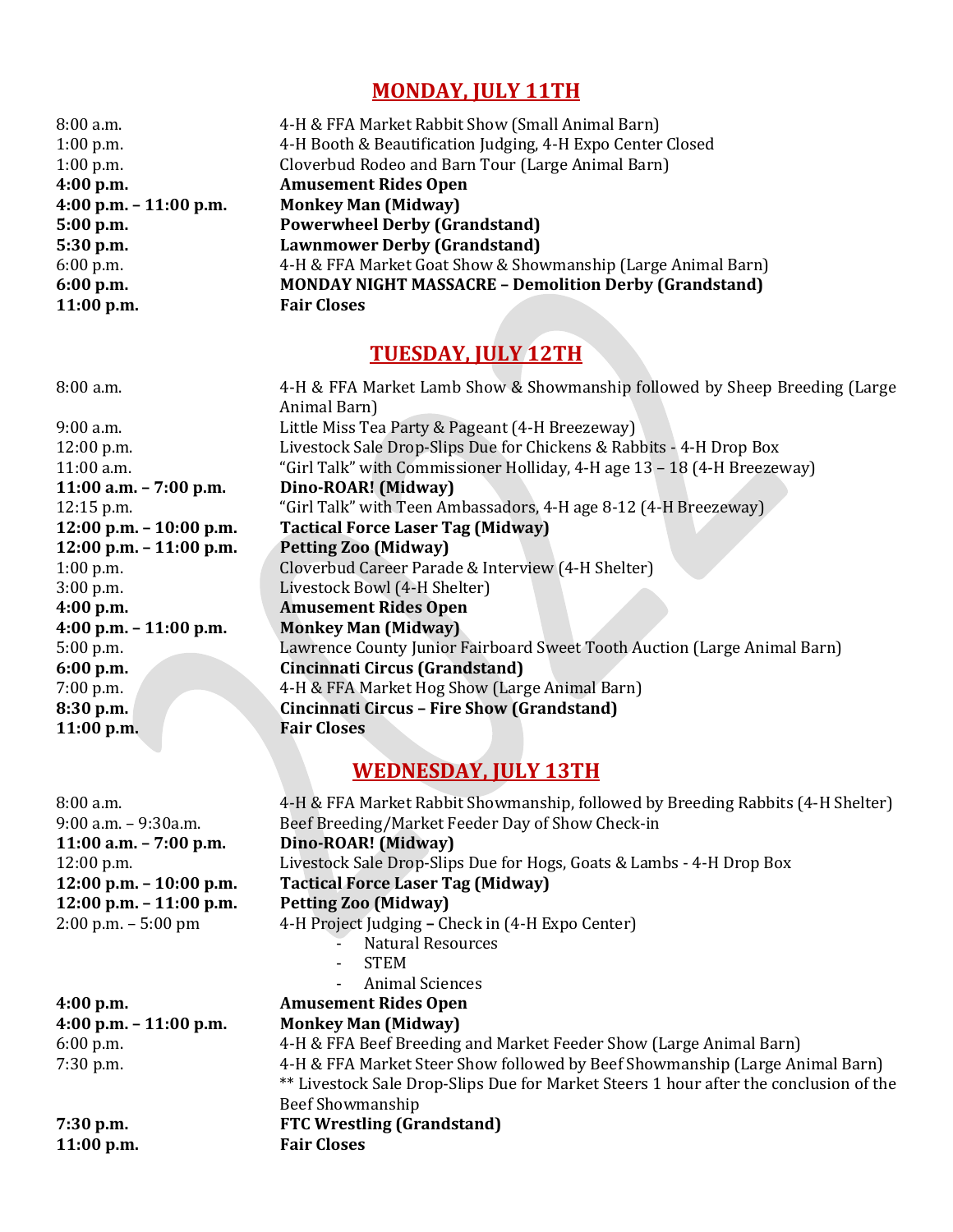#### **THURSDAY, JULY 14TH**

Leadership & Citizenship

Money Management Healthy Living - Home Living Self - Determined

8:00 a.m. 4-H & FFA Market Hog Showmanship (Large Animal Barn) 10:00 a.m. – 11:00 a.m. Hog Drop Slip Load Out 11:00 a.m. – 2:00 pm \*Premium Booth Open (4-H Members & Parents) (4-H Expo Center) **11:00 a.m. – 7:00 p.m. Dino-ROAR! (Midway) 12:00 p.m. – 10:00 p.m. Tactical Force Laser Tag (Midway) 12:00 p.m. – 11:00 p.m. Petting Zoo (Midway)** 1:00 p.m. Cloverbud Carnival (4-H Shelter) 2:00 p.m. – 5:00 pm 4-H Project Judging – Check in (4-H Expo Center) - Creative Arts & Leisure **4:00 p.m. Amusement Rides Open 4:00 p.m. – 11:00 p.m. Monkey Man (Midway)**

**6:00 p.m. Pre-Show Meet & Greet (Grandstand)** 6:00 p.m. – 6:30 p.m. Old Timer Showmanship Registration (Large Animal Barn) 6:30 p.m. Old Timer Showmanship Show: Hogs, Goats, Lambs, Steers (Large Animal Barn) **7:00 p.m. Monster Truck Show (Grandstand) 11:00 p.m. Fair Closes**

# **FRIDAY, JULY 15TH**

9:00 a.m. Sr. Showman of Showmen Contest (Large Animal Barn) 11:00 a.m. Jr. Showman of Showmen Contest (Large Animal Barn) 11:30 a.m. – 12:30pm \*Premium Booth Open (4-H Advisor's Only) (4-H Expo Center) 12:00 p.m. Nutrition Bowl (4-H Shelter) **12:00 p.m. – 10:00 p.m. Tactical Force Laser Tag (Midway)** 12:30 p.m. 4-H Project Silent Auction Item Check In (4-H Expo Center) 1:00 p.m. – 2:30 p.m. 4-H Project Silent Auction - Open for Bidding (4-H Expo Center) 3:00 p.m. 4-H Showcase & Ice Cream Social (4-H Shelter) Style Show - Scholarship Winners - 4-H Overall Project Winners - Auction Items Presented Skillathon Awards Volunteer Recognition Senior Salute

2:00 p.m. – 3:00 p.m. Drop Slip & Breeding Project Load Out **4:00 p.m. Amusement Rides Open 4:00 p.m. – 11:00 p.m. Monkey Man (Midway) 7:00 p.m. Diamond J Ranch Rodeo (Grandstand)**

**11:00 a.m. – 7:00 p.m. Dino-ROAR! (Midway) 12:00 p.m. – 11:00 p.m. Petting Zoo (Midway)**

**11:00 p.m. Fair Closes**